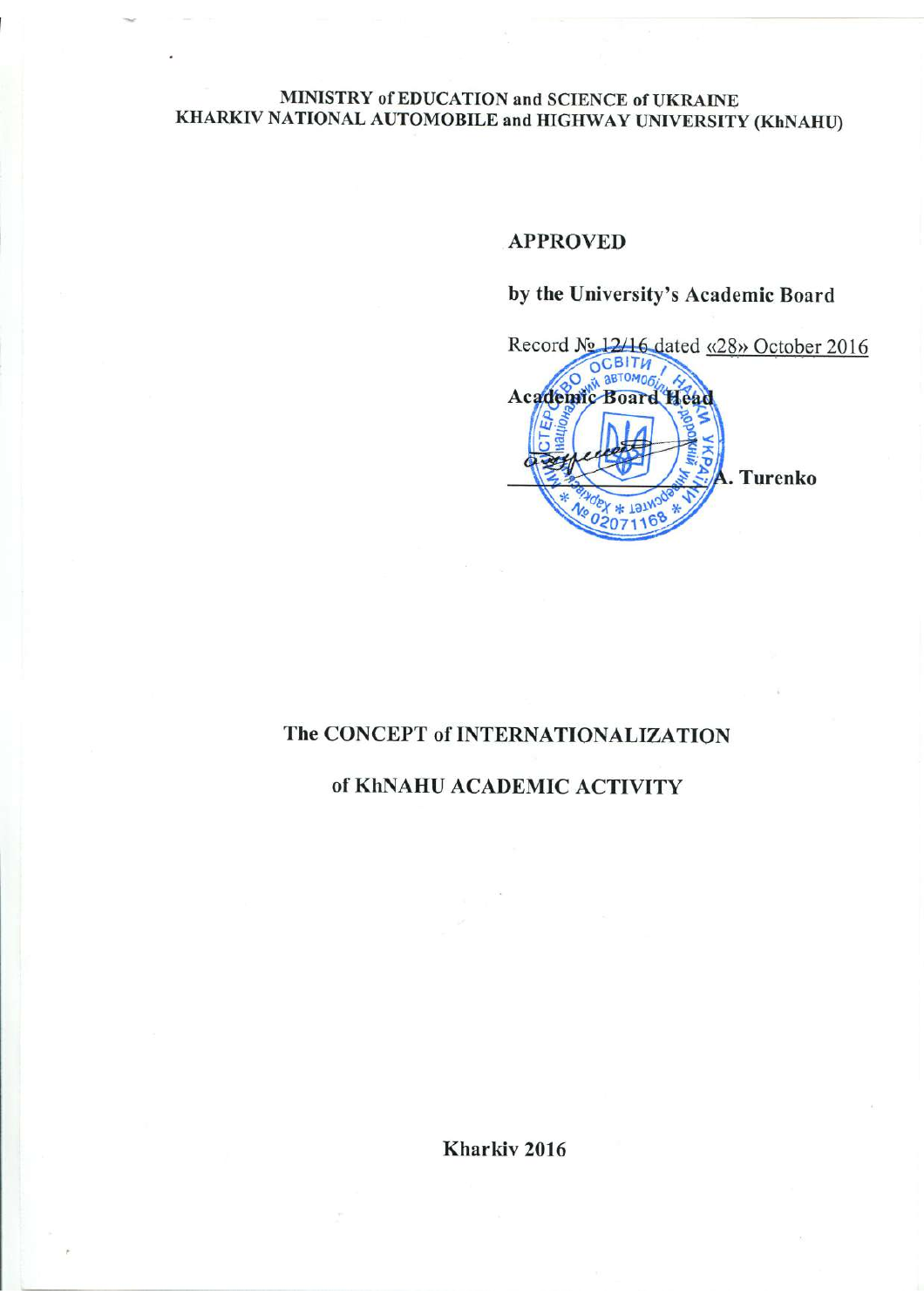## **The Сoncept Tasks and Directions of its Realization**

The main objectives of the concept are the integration of KhNAHU into the European scientific and educational space due to organizational and structural reforming, educational quality improvement, forming a modern specialist as a creative person, a scientist for important industries of the economy and manufacture of Ukraine, preserving national educational traditions, developing the university self-government, mobility of teachers, scientists, postgraduates and students.

The directions to put the set tasks into practice:

• Improvement of the system of the university education on the basis of multigraded continuous and comprehensive education, fundamental education, education humanization, economic and environmental education upgrading, linguistic training intensification;

- development and formation of perspective directions of scientific researches;
- development of technical supply of laboratories, departments, faculties, university;

• increase and search of funding sources for the university.

*Higher Education Act* of Ukraine contains a separate section(section XIII, Articles 74, 75, 76), which declares and regulates international cooperation of higher education institutions in Ukraine and internationalization of their activities.

Internationalization of higher education is an enhancement of the international component in the activities of Ukrainian educational institutions. Its main components are: development of international cooperation due to academic exchange programs (academic mobility of students and teachers), introduction of ECTS, simplification of the procedure for the recognition of educational documents, development of programs for training foreign students, development of international cooperation in the scientific and research fields.

The process of internationalization is important for KhNAHU, because, foremost, it provides opportunities and mechanisms to improve the quality of education. Science,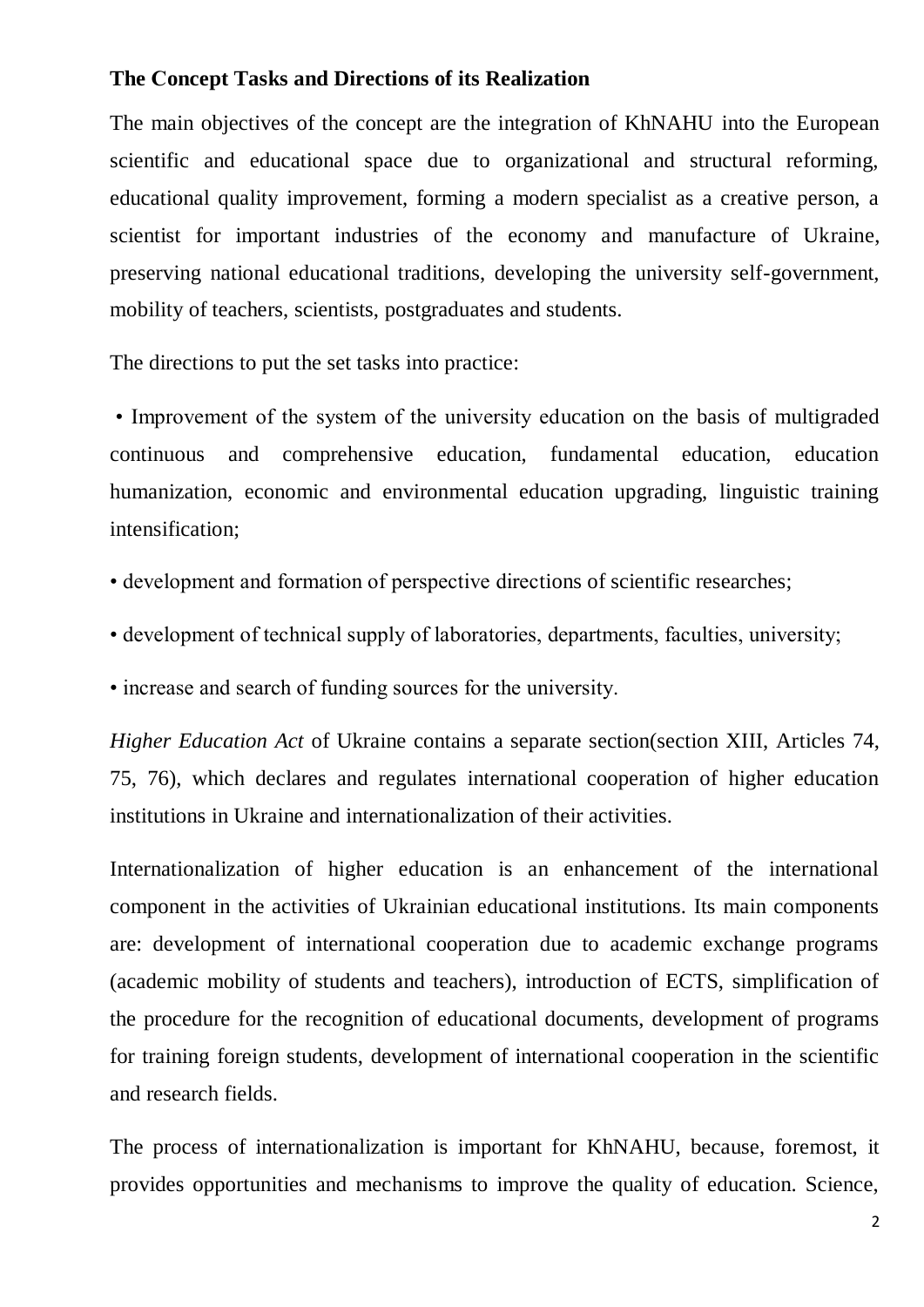itself, is, a priori, international and cannot be developed without the attachment and understanding of the international context.

Improving the quality of the educational process that meets international standards is ensured by the implementation of the latest educational technologies and appropriate staffing; by transforming the university into a powerful scientific and educational complex that creates the conditions for the theoretical and practical training of graduates due to the expansion of a network of academic and research and manufacture complexes as well as structural subdivisions in both Ukraine and abroad; by providing financial stability and forming a social infrastructure that would ensure the university's effective functioning.

**The aim of the internationalization of KhNAHU** is to form an effective multistructural system of international academic activity being able to contribute to the effective implementation of structural tasks within the full range of scientific and educational cycles in order to bring the university to the high international competitive positions.

The development of the concept of internationalization and its introduction into the training process of specialists means the positioning of its, its students, researchers and personnel, and national systems in all relevant activities related to research, innovation and higher education in the international educational space of the higher educational institution with their individual profiles and the changing needs of the labor market and economic strategy of the country.

The process of internationalization of the university is carried out according to the following scheme  $N_2$ 1: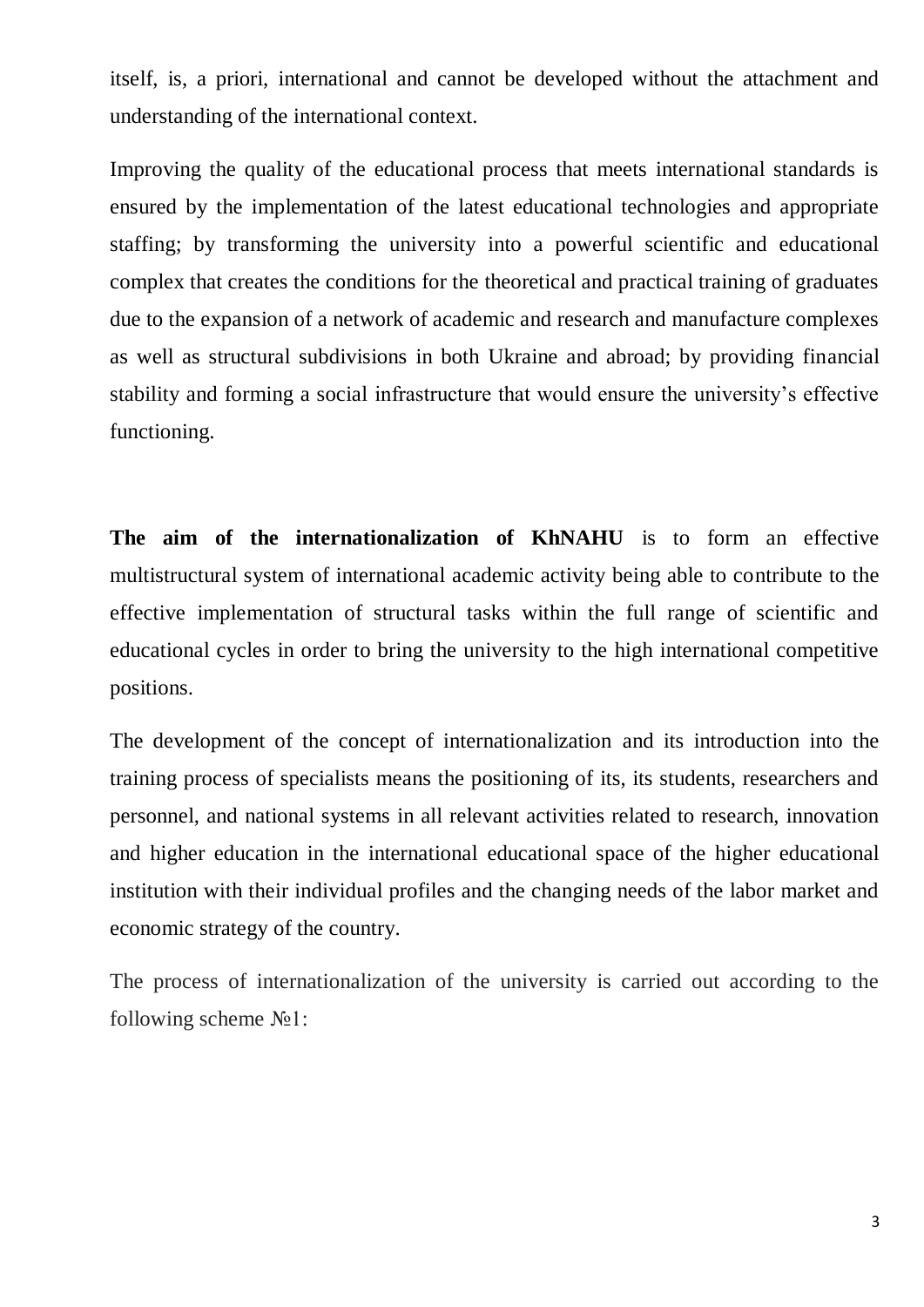

Process of internationalization of the university (scheme №1)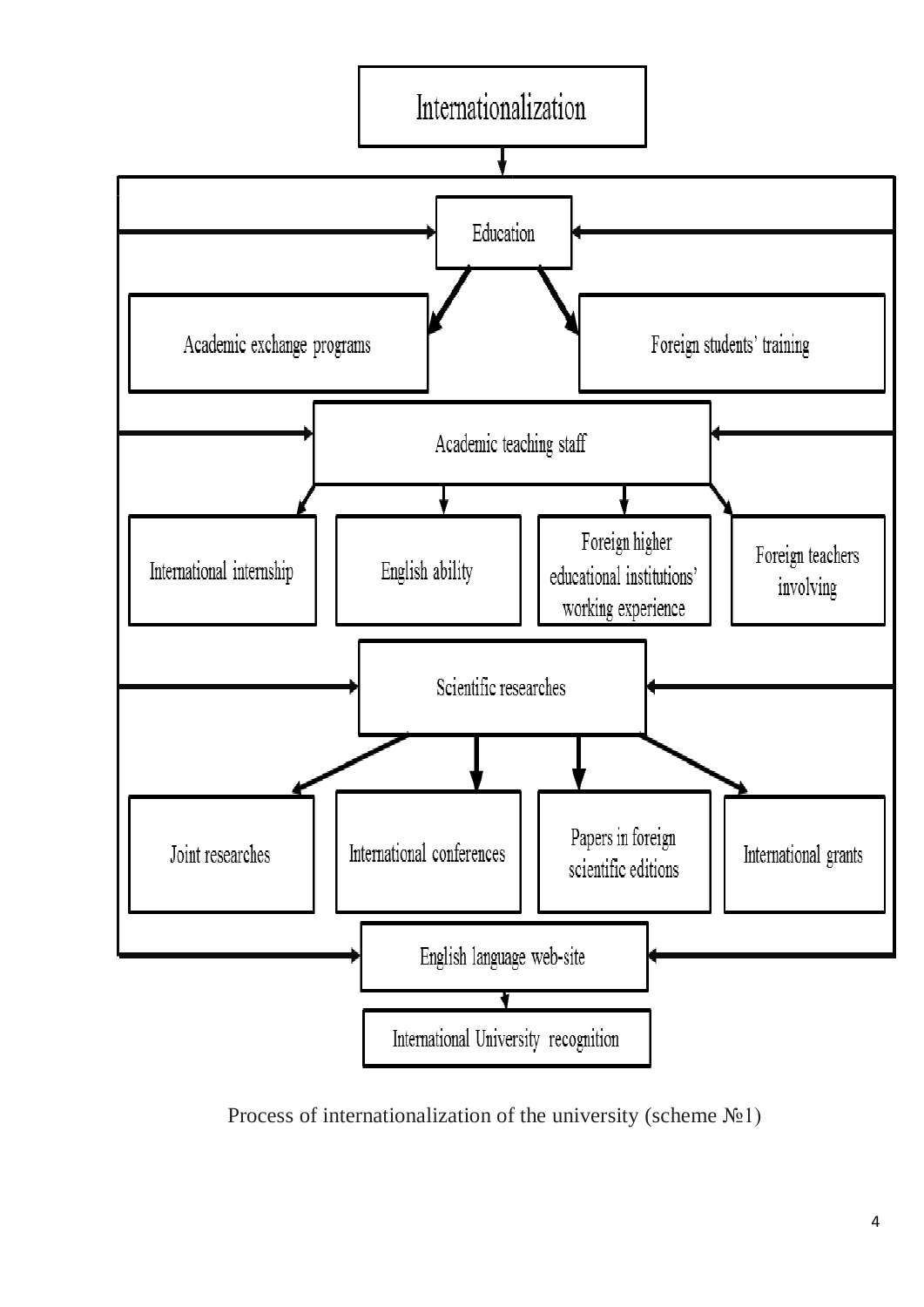## **DIRECTIONS of INTERNATIONALIZATION of EDUCATIONAL and SCIENTIFIC ACTIVITIES of the UNIVERSITY**

1. Development of joint educational programs and educational materials with foreign partners;

2. creation of international academic exchange programs for students;

3. development of joint international programs of joint degree, as well as;

4. certification programs for training specialists;

5. accreditation of training programs in international and national Educational Activity State Accreditation Departments;

6. generalization of information about opportunities of participation in international programs of academic mobility and scientific and pedagogical staff's motivation to it; 7. creation of international exclusive University's educational programs;

8. development of a comprehensive model to organize and develop active summer schools. Training in summer schools together with partner universities and involving foreign students;

9. Establishment of cooperation with foreign and domestic organizations to attract foreign students, in particular with the Ukrainian State Center for International Education of the Ministry of Education and Science of Ukraine;

10. listing the foreign languages, which are used for teaching;

11. development of curricula and other statutory documents in foreign languages;

12. diversification of volumes and types of services related to the postgraduate education for foreign citizens in Ukraine;

13. development of cooperation of the University with foreign recruitment agencies to employ graduates, to have students' on-the-job training in foreign companies, TNCs and international organizations;

14. expansion of the practice of involving foreign teachers to the educational process at the University;

15. ensuring the availability of the world educational and scientific resources using the Internet with the help of:

16. access to specialized and universal foreign and scientometric databases;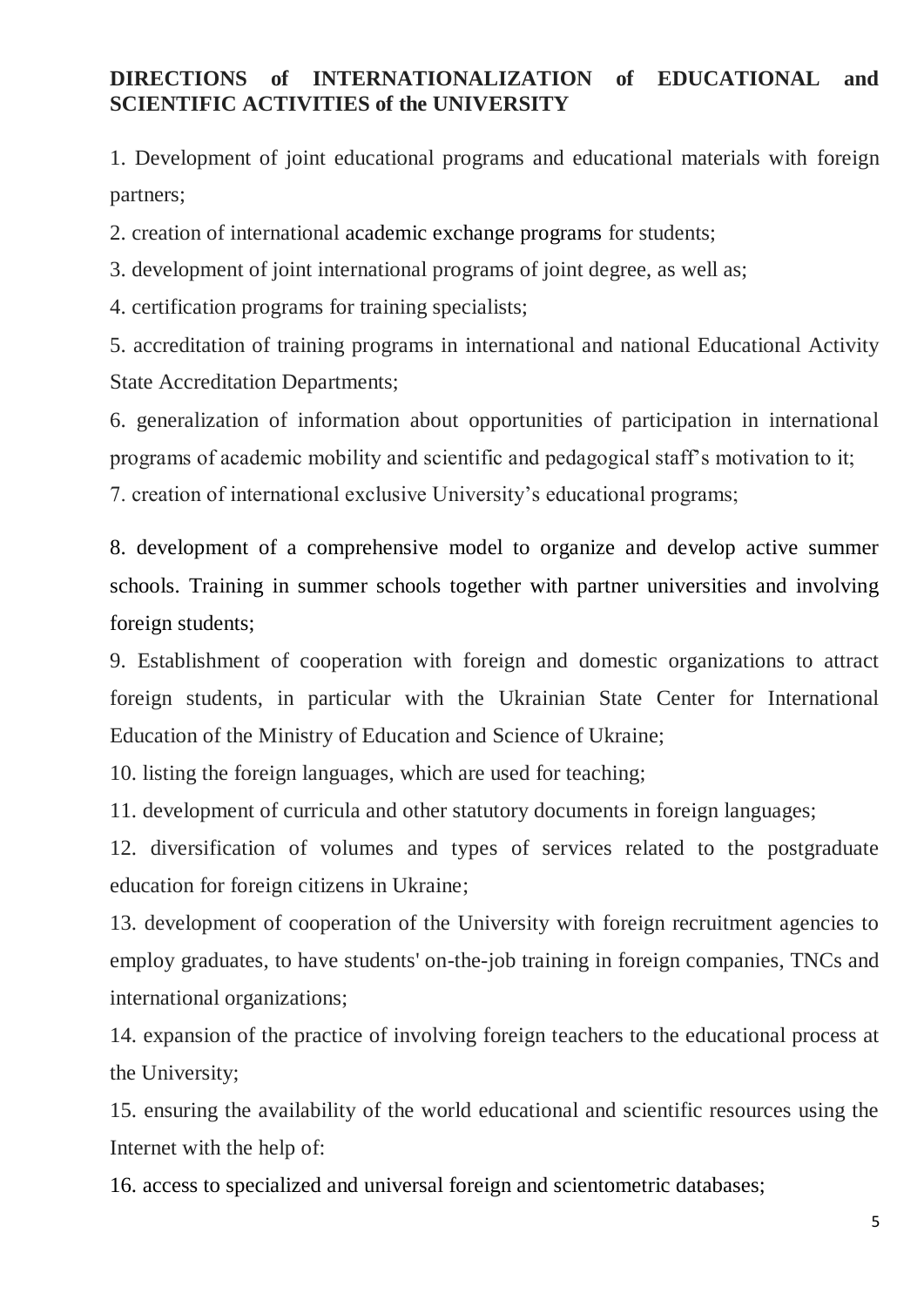17. development and implementation of the policy of using numerous remote free online courses to develop the university students', professors' and researchers' competences;

18. students' works verification aimed at plagiarism using Internet facilities;

19. availability expansion of studying foreign languages and their practical application;

20. substantiation of the policy of applying foreign language teaching and methodological papers to develop the university students', professors' and researchers' competences;

21. provision of the translation of leading university scholars' papers into foreign languages;

22. expert initiation of international scientific and research projects,

including international grants for joint scientific researches;

23. publishing scientific monographs and any different scientific papers, as well as scientific articles in the editions, including the international scientometric databases Web of Science, Scopus in cooperation with foreign partners;

24. introduction of the University's awards (monetary awards, scholarships) for the best students' interdisciplinary researches and participation in the students' international scientific events and contests;

25. creation of the mutual international content for the post-graduate students studying Ph.D courses;

26. holding regular international conferences, forums, thematic round tables involving foreign participants which result in receiving and making presentations of the obtained results;

27. involving students and postgraduates in organizing and conducting international events;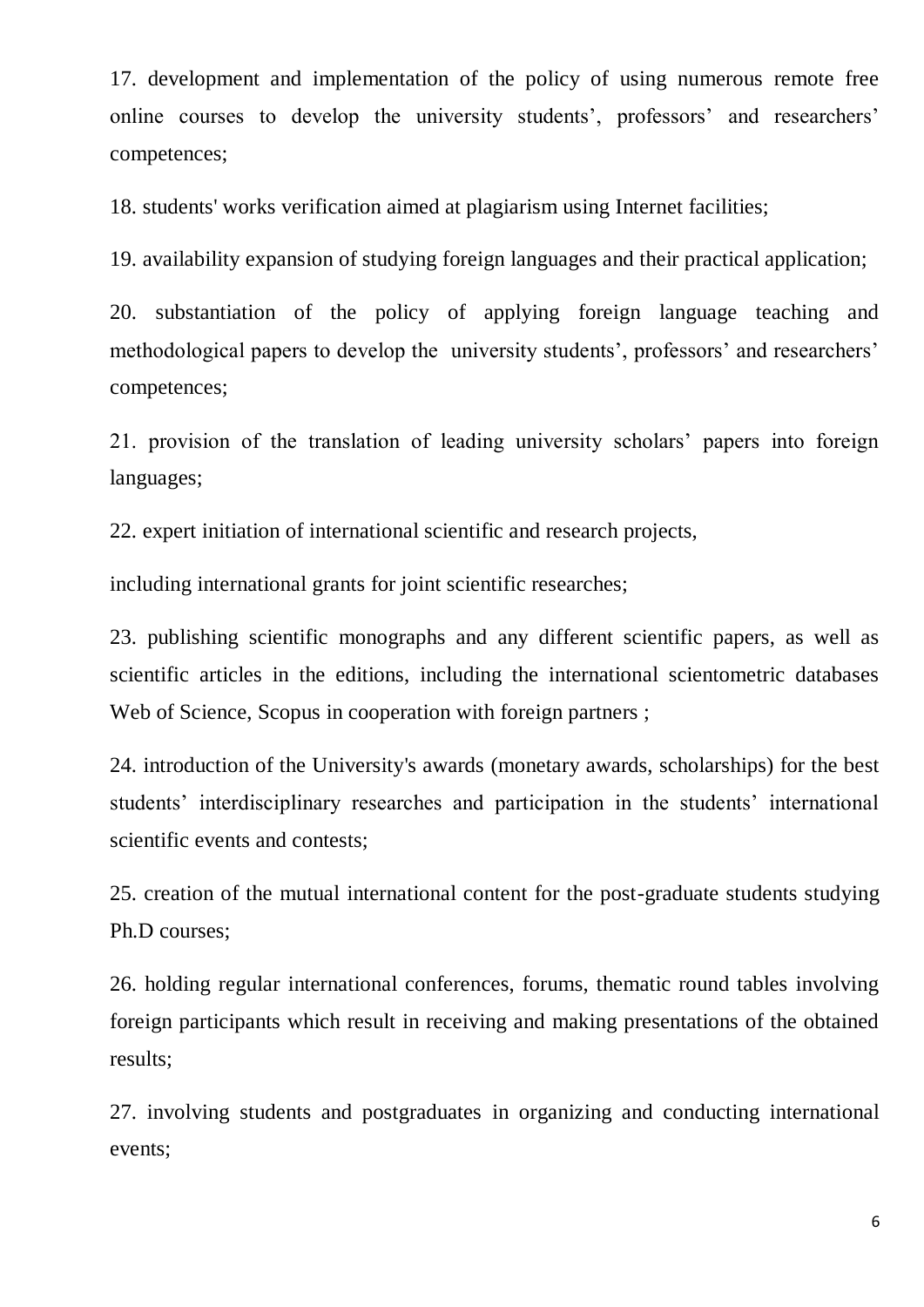28. holding international, all-Ukrainian and regional students' contests and competitions of student's scientific works;

29. developing partnership with international students' organizations;

30. participation of the University's scientific and pedagogical staff in international research and professional associations;

31. initiation and holding joint international scientific and educational projects, together with the state institutions, foreign universities and business structures;

32. conducting researches ordered by the state and local government bodies, enterprises and public organizations on the issues which cover the international directions of their activities;

33. developing the university's cooperation with international organizations and foreign funds;

34. formation of the portfolio of opportunities of on-the-job training by the foreign students at domestic enterprises;

35. ensuring the communication with foreign graduates and citizens of Ukraine who work abroad;

36. making the portfolio of the history of graduates, who have achieved international success, by the faculties;

37. holding the University's Days of the students' foreign countries where they live;

38. encouraging the participation of the sports teams of the University in international

39 competitions;

40. conducting research, educational, cultural, sport events, involving partner universities;

41. encouraging the development of the system of the University 's educational quality control;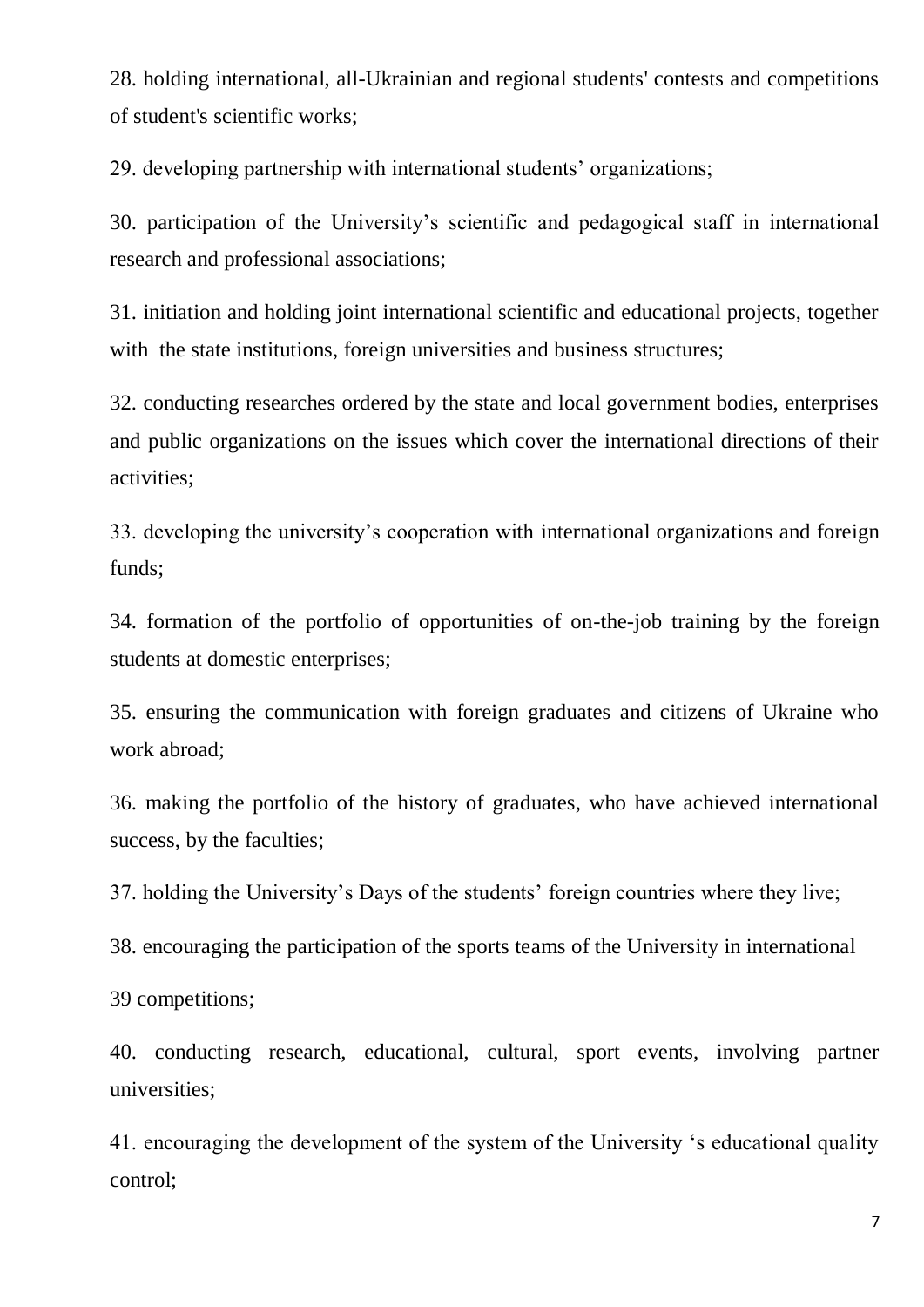42. developing the policy and improving the procedure for enrollment of students' academic achievements

received during their studies in other universities, including foreign ones;

43. introduction of the practice of preparing and proclaiming the announcements, plans and reports on the results of the University activities in Ukrainian and in foreign languages (in particular, in English);

44. establishment of objective requirements for the level of foreign language ability. The employees of the university divisions, whose functional responsibilities include supporting international communication or working with foreign sources of information, and developing opportunities for its improvement;

45. promoting and implementing the programs available to all the interested university staff in order to develop linguistic and cross cultural competences;

46. giving the opportunities to the University's scientific and pedagogical staff as well as administrative and managerial ones to have training abroad;

47. determination of the algorithm of providing support and additional services for foreign students and teachers, as well as students and professors of the University to take part in international events (for example, language, visa and transport support, settlement, medical, social and other insurance);

48. encouragement for cooperation between the University staff within international projects;

49. exchange of experience between university professors and researchers who have international projects (educational, research), including conducting trainings aimed at participating in international grant projects;

50. development and implementation of a program to improve living conditions for students and scientific and pedagogical staff:

8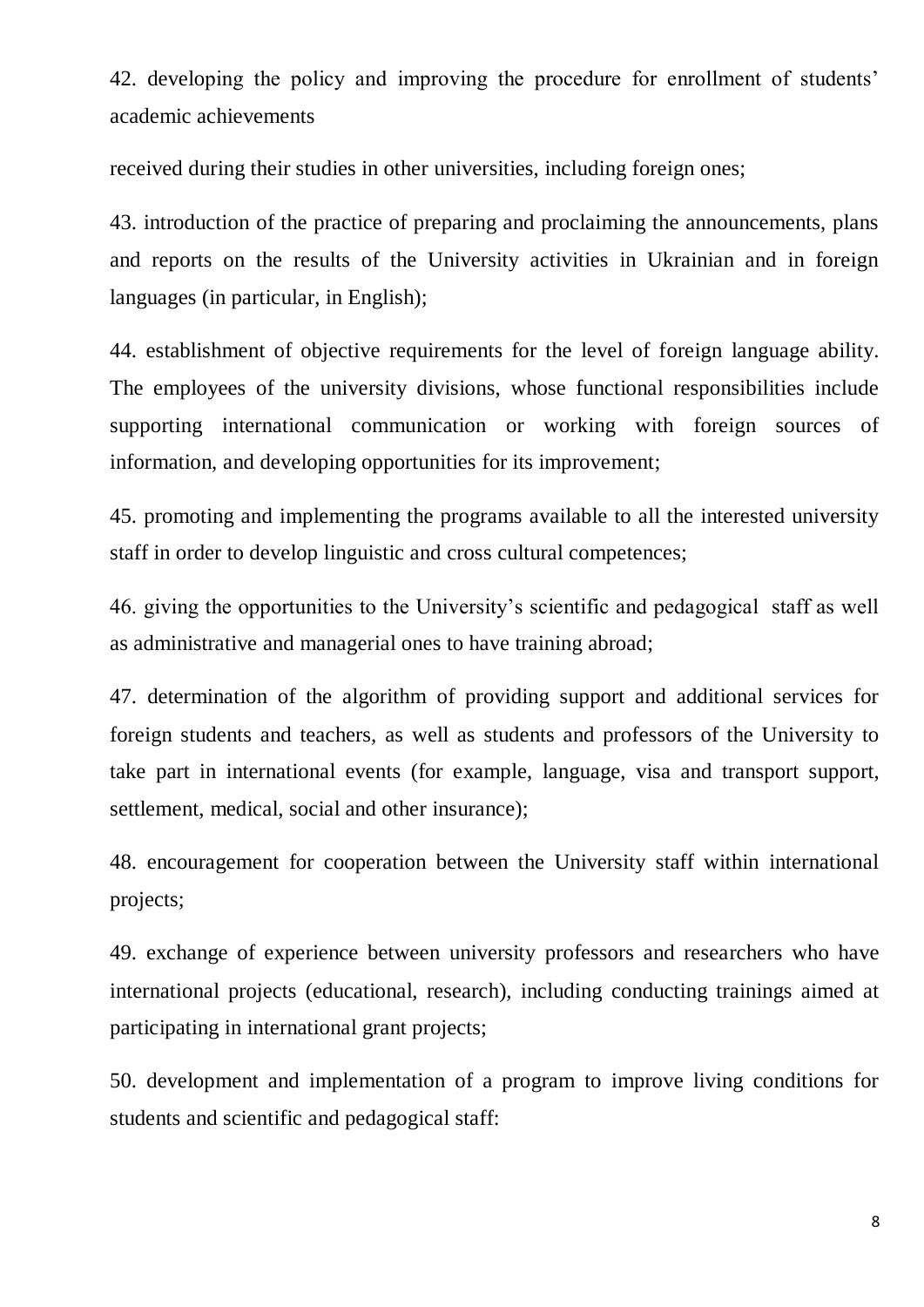51. increasing the number of rooms in the dormitories that may be used by foreign students;

52. regular (annual) inspection of the quality of living conditions for

foreigners;

53. developing and implementing model contracts for the participation of students, postgraduates, scientific and teaching staff in programs of international academic mobility;

54. introduction of an integrated approach to motivate, initiate, support and implement international research projects and new forms of international scientific cooperation;

55. developing the scientific and technical cooperation between the University and foreign business structures;

56. developing the scientific and technical cooperation among the University, foreign departments, industrial and scientific firms and industrial enterprises;

57. ensuring the maintenance and regular updating of the University's websites and university scientific publications in foreign languages, including key web pages in the main UN languages;

58. gradual promotion of the university's scientific editions to international scientometric databases;

59. developing the practice of inviting famous foreign professors, representatives of foreign companies to give public lectures at the University;

60. determining the list of priority international rates of the universities where the University participates;

61. expansion of the opportunities for international internship of the University's scientific and pedagogical staff;

9